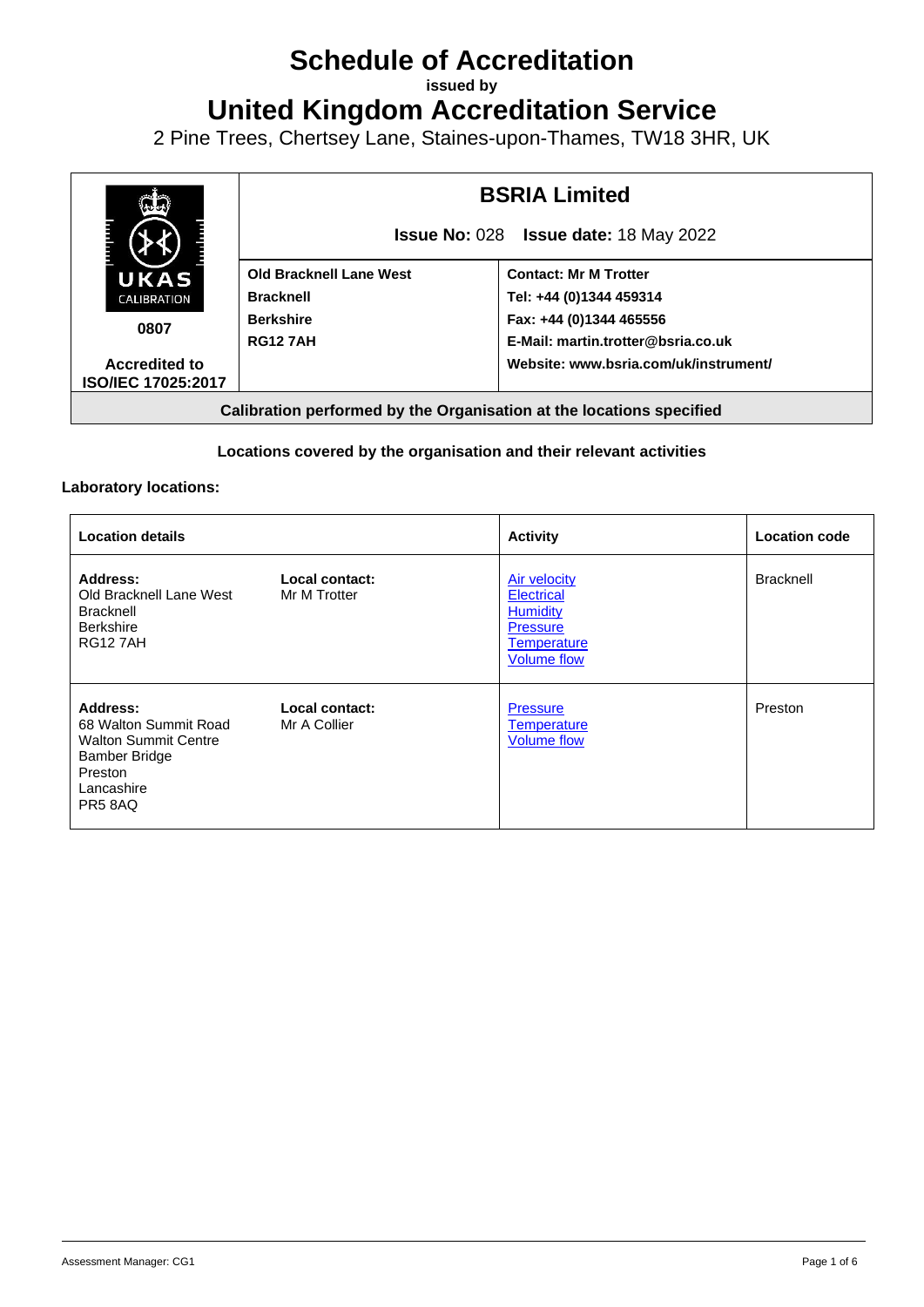|                              | <b>Schedule of Accreditation</b><br>issued by<br><b>United Kingdom Accreditation Service</b><br>2 Pine Trees, Chertsey Lane, Staines-upon-Thames, TW18 3HR, UK |
|------------------------------|----------------------------------------------------------------------------------------------------------------------------------------------------------------|
| UKAS<br><b>CALIBRATION</b>   | <b>BSRIA Limited</b>                                                                                                                                           |
| 0807<br><b>Accredited to</b> | <b>Issue No: <math>028</math></b><br><b>Issue date: 18 May 2022</b>                                                                                            |
| <b>ISO/IEC 17025:2017</b>    | Calibration performed by the Organisation at the locations specified                                                                                           |

<span id="page-1-2"></span><span id="page-1-1"></span><span id="page-1-0"></span>

|                                                                            | Calibration and Measurement Capability (                                                                              |                                                                                                                           | טועוט,                                                                                                                                          |                      |
|----------------------------------------------------------------------------|-----------------------------------------------------------------------------------------------------------------------|---------------------------------------------------------------------------------------------------------------------------|-------------------------------------------------------------------------------------------------------------------------------------------------|----------------------|
| <b>Measured Quantity</b><br>Instrument or Gauge                            | Range                                                                                                                 | Expanded<br>Measurement<br>Uncertainty<br>$(k = 2)$                                                                       | Remarks                                                                                                                                         | <b>Location Code</b> |
| <b>TEMPERATURE</b>                                                         |                                                                                                                       |                                                                                                                           | Unless otherwise stated<br>calibration by<br>comparison with<br>reference standards in a<br>liquid bath                                         |                      |
| Resistance thermometers                                                    | -80 °C to -38 °C<br>-38 °C to -20 ° C<br>-20 °C to +80 °C<br>80 °C to 250 °C                                          | 0.050 °C<br>0.030 °C<br>0.016 °C<br>0.020 °C                                                                              |                                                                                                                                                 | <b>Bracknell</b>     |
| Digital thermometers with<br>Thermocouple sensors                          | -80 °C to +250 °C                                                                                                     | 0.15 °C                                                                                                                   |                                                                                                                                                 | <b>Bracknell</b>     |
| Digital thermometers with PRT<br>sensors                                   | -80 °C to -20 °C<br>-38 °C to -20 ° C<br>-20 °C to +80 °C<br>80 °C to 250 °C                                          | 0.050 °C<br>$0.030$ °C<br>0.016 °C<br>0.020 °C                                                                            |                                                                                                                                                 | <b>Bracknell</b>     |
| Air Temperature data loggers<br>Calibration performed in an air<br>chamber | -20 to 0 $\degree$ C<br>0 °C to 70 °C                                                                                 | 0.20 °C<br>0.060 °C                                                                                                       | Calibrations may be<br>undertaken on devices<br>with an electrical output<br>and on data recorders<br>suitable for calibration in<br>a chamber. | <b>Bracknell</b>     |
| Digital thermometers with<br>Thermocouple sensors                          | -20 °C to +80 °C                                                                                                      | 0.15 °C                                                                                                                   |                                                                                                                                                 | Preston              |
| Digital thermometers with PRT<br>sensors                                   | -20 °C to +80 °C                                                                                                      | 0.040 °C                                                                                                                  |                                                                                                                                                 | Preston              |
| <b>PRESSURE</b>                                                            |                                                                                                                       |                                                                                                                           | Methods consistent with<br><b>EURAMET</b>                                                                                                       |                      |
| Gas pressure (absolute)                                                    |                                                                                                                       |                                                                                                                           | CG17.                                                                                                                                           |                      |
| Calibration of pressure<br>indicating instruments and                      | 80 kPa to 115 kPa                                                                                                     | 25 Pa                                                                                                                     | Direct comparison<br>method                                                                                                                     | <b>Bracknell</b>     |
| gauges<br>Gas pressure (gauge)                                             | 70 kPa to 115 kPa                                                                                                     | 25 Pa                                                                                                                     |                                                                                                                                                 | Preston              |
| Calibration of pressure<br>indicating instruments and<br>gauges            | -7.5 kPa to -3 kPa<br>-3 kPa to -2 kPa<br>-2 kPa to 2 kPa<br>2 kPa to 3 kPa<br>3 kPa to 3.5 kPa<br>3.5 kPa to 100 kPa | $0.045 \% + 0.50$ Pa<br>$0.045 \% + 0.18$ Pa<br>$0.045% + 0.11$ Pa<br>$0.045% + 0.18$ Pa<br>$0.045% + 0.50$ Pa<br>0.025 % | Calibration of pressure<br>devices with an electrical<br>output may be<br>undertaken.                                                           | <b>Bracknell</b>     |
| Calibration of pressure<br>indicating instruments and<br>gauges            | -7.5 kPa to 3 kPa<br>-3 kPa to 3 kPa<br>3 kPa to 7.5 kPa                                                              | $0.045 \% + 0.50$ Pa<br>$0.045 \% + 0.10$ Pa<br>$0.045% + 0.50$ Pa                                                        |                                                                                                                                                 | Preston              |

# Calibration and Measurement Capability (CMC)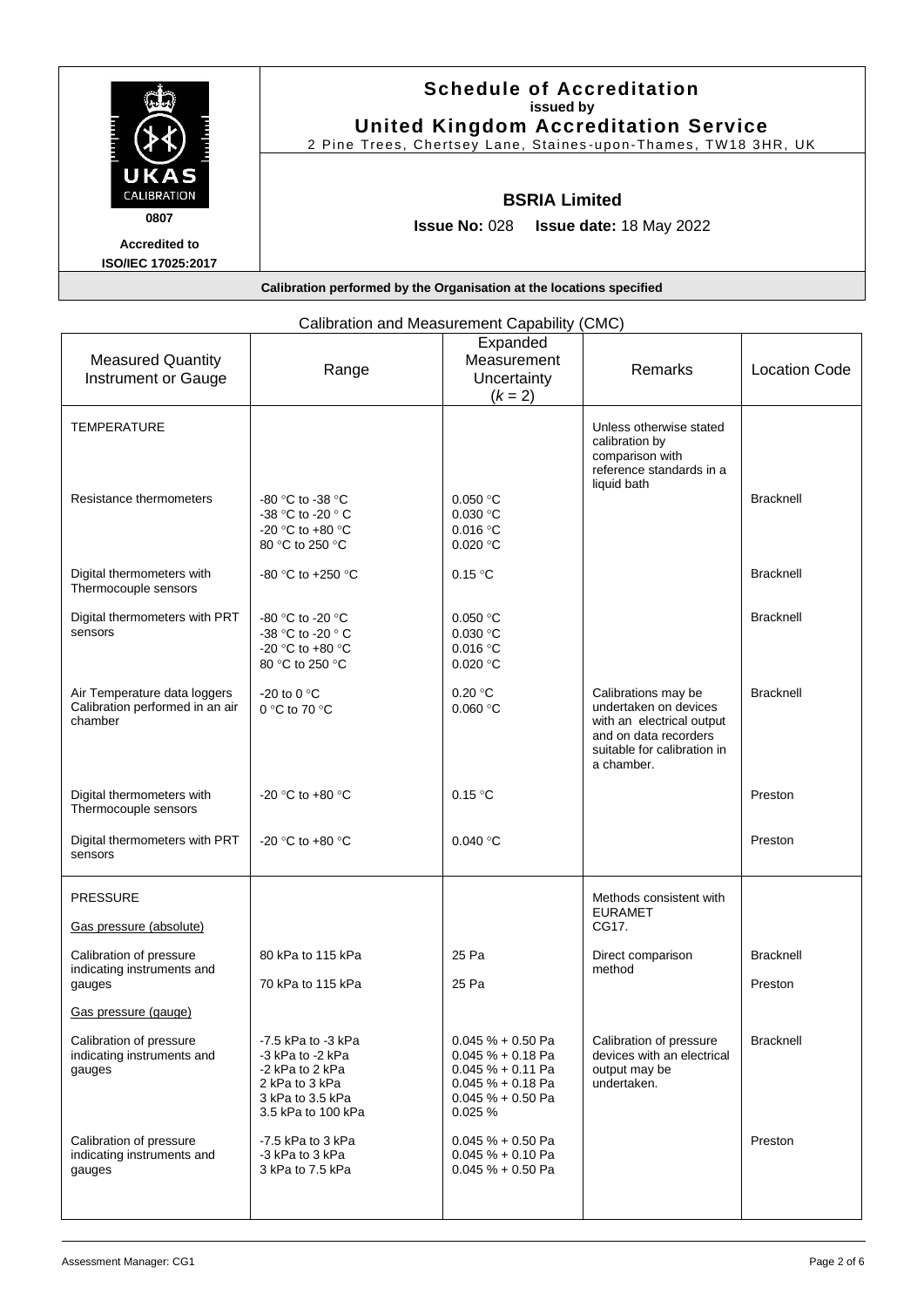|                                                                           | <b>Schedule of Accreditation</b><br>issued by<br><b>United Kingdom Accreditation Service</b><br>2 Pine Trees, Chertsey Lane, Staines-upon-Thames, TW18 3HR, UK |                            |         |                      |
|---------------------------------------------------------------------------|----------------------------------------------------------------------------------------------------------------------------------------------------------------|----------------------------|---------|----------------------|
| UKAS<br>CALIBRATION<br>0807<br><b>Accredited to</b><br>ISO/IEC 17025:2017 | <b>BSRIA Limited</b><br><b>Issue No: 028</b><br><b>Issue date: 18 May 2022</b>                                                                                 |                            |         |                      |
| Calibration performed by the Organisation at the locations specified      |                                                                                                                                                                |                            |         |                      |
|                                                                           |                                                                                                                                                                | Expanded                   |         |                      |
| <b>Measured Quantity</b><br>Instrument or Gauge                           | Range                                                                                                                                                          | Measurement<br>Uncertainty | Remarks | <b>Location Code</b> |

<span id="page-2-1"></span><span id="page-2-0"></span>

| Instrument or Gauge                                                                                            | . .u. .yu                                                                                                                        | Uncertainty<br>$(k = 2)$                                                                                             |                                                                                            |                                 |
|----------------------------------------------------------------------------------------------------------------|----------------------------------------------------------------------------------------------------------------------------------|----------------------------------------------------------------------------------------------------------------------|--------------------------------------------------------------------------------------------|---------------------------------|
| <b>AIR VELOCITY</b><br><b>Calibration of Anemometers</b><br>and Pitot Tubes against a                          | $0.15$ m/s to $0.3$ m/s<br>$0.3$ m/s to 2 m/s                                                                                    | $0.54 \% + 0.015$ m/s<br>$0.54 % + 0.020$ m/s                                                                        | Open jet wind tunnel<br>method                                                             | <b>Bracknell</b>                |
| laser Doppler anemometer<br><b>Calibration of Anemometers</b>                                                  | 2 m/s to 5 m/s<br>5 m/s to 15 m/s<br>15 m/s to 30 m/s<br>$0.15$ m/s to $0.3$ m/s                                                 | $0.54 % + 0.030$ m/s<br>$0.54 % + 0.040$ m/s<br>$0.62 \% + 0.060$ m/s<br>$0.71 \% + 0.036$ m/s                       | Calibration of                                                                             |                                 |
| and Pitot Tubes against<br>differential pressure systems                                                       | $0.3$ m/s to 2 m/s<br>2 m/s to 5 m/s<br>5 m/s to 15 m/s<br>15 m/s to 30 m/s                                                      | $0.72 \% + 0.068$ m/s<br>$0.80 \% + 0.080$ m/s<br>$0.84 \% + 0.20$ m/s<br>$0.90 \% + 0.40$ m/s                       | anemometers up to 120<br>mm diameter can be<br>undertaken                                  |                                 |
| <b>VOLUME FLOW - AIR</b>                                                                                       |                                                                                                                                  |                                                                                                                      |                                                                                            |                                 |
| Calibration of fans including<br>blower doors and domestic air<br>tightness fans<br>BS EN ISO 5801:2008 method | 7.6 l/s to 4000 l/s<br>at fan pressures of 15 Pa to<br>1000Pa                                                                    | $0.50$ $1/s + 2.0\%$ of flow<br>and 1.0 Pa + 0.90 %<br>of pressure                                                   | Calibrated in<br>pressurising mode over<br>the static pressure range<br>of 0 to 60 Pa      | <b>Bracknell</b> and<br>Preston |
|                                                                                                                | 7.6 l/s to 4000 l/s<br>at fan pressures of 15 Pa to<br>1000Pa                                                                    | 1.0 $1/s + 2.0$ % of flow<br>and 1.0 Pa + 0.90 %<br>of pressure                                                      | Calibrated in<br>pressurising mode over<br>the static pressure range<br>of 60 Pa to 125 Pa |                                 |
| <b>Calibration of Balometers</b><br>(capture flow hoods)<br>Supply and extract methods                         | 20 l/s to 60 l/s<br>60 l/s to 110 l/s<br>110 l/s to 280 l/s<br>280 I/s to 450 I/s<br>450 l/s to 900 l/s (780 l/s for<br>extract) | $2.7 \% + 3.2$ I/s<br>$2.6 \% + 3.6$ I/s<br>$2.3 \% + 4.4$ $\frac{1}{s}$<br>$2.6 \% + 7.5$ I/s<br>$2.5 \% + 8.8$ I/s | <b>Calibration of Balometers</b><br>with Back pressure<br>disabled only                    | <b>Bracknell</b>                |
| Calibration of low volume flow<br>hoods and cones<br>Supply and extract methods                                | 3.5 l/s to 95 l/s                                                                                                                | $4.3\% + 0.080$ //s                                                                                                  |                                                                                            | <b>Bracknell</b>                |
|                                                                                                                |                                                                                                                                  |                                                                                                                      |                                                                                            |                                 |
|                                                                                                                |                                                                                                                                  |                                                                                                                      |                                                                                            |                                 |
|                                                                                                                |                                                                                                                                  |                                                                                                                      |                                                                                            |                                 |
|                                                                                                                |                                                                                                                                  |                                                                                                                      |                                                                                            |                                 |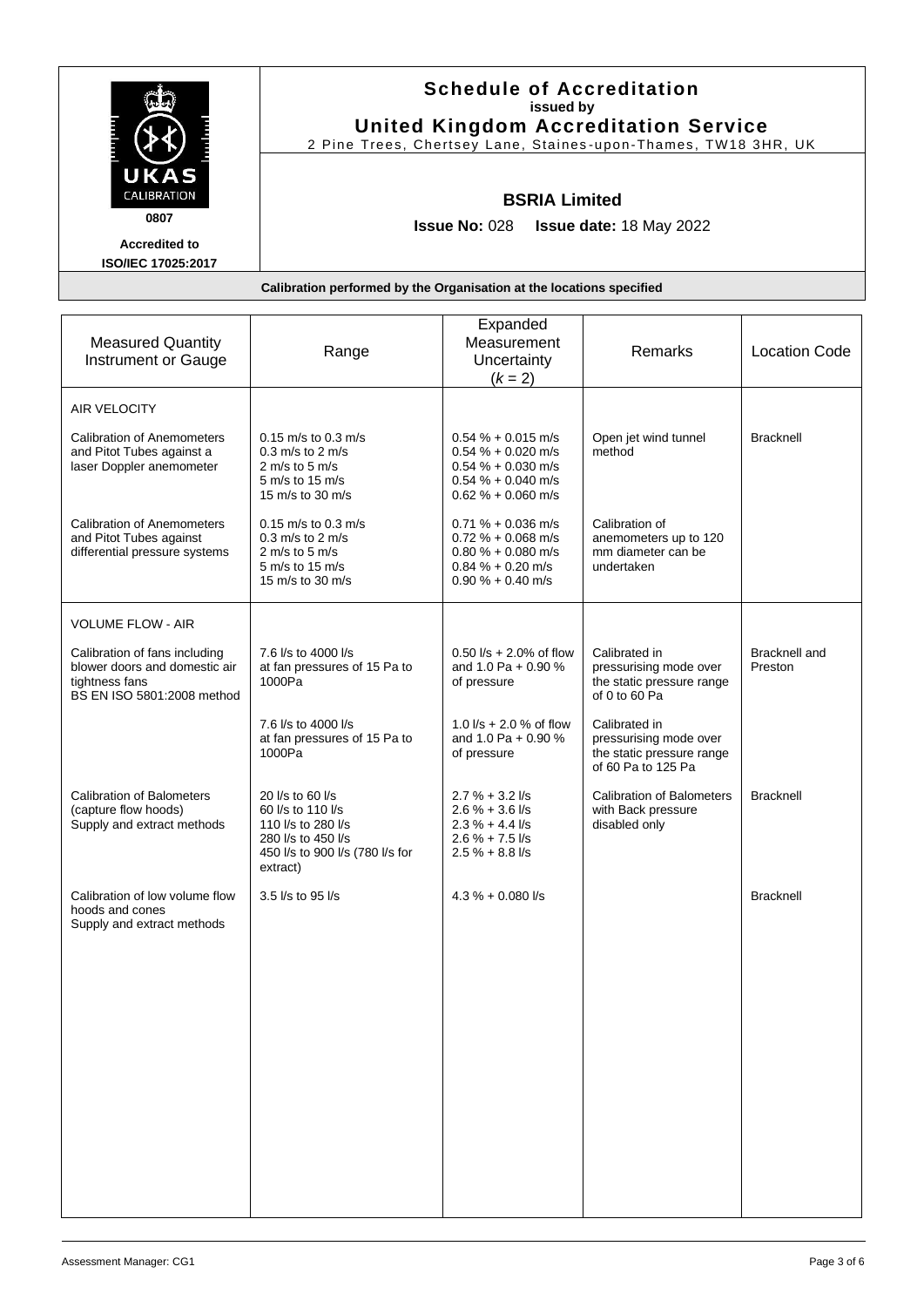|                            | <b>Schedule of Accreditation</b><br>issued by<br><b>United Kingdom Accreditation Service</b><br>2 Pine Trees, Chertsey Lane, Staines-upon-Thames, TW18 3HR, UK |
|----------------------------|----------------------------------------------------------------------------------------------------------------------------------------------------------------|
| UKAS<br><b>CALIBRATION</b> | <b>BSRIA Limited</b>                                                                                                                                           |
| 0807                       | <b>Issue No: 028</b><br><b>Issue date: 18 May 2022</b>                                                                                                         |
| <b>Accredited to</b>       |                                                                                                                                                                |
| <b>ISO/IEC 17025:2017</b>  |                                                                                                                                                                |
|                            | Calibration performed by the Organisation at the locations specified                                                                                           |

<span id="page-3-0"></span>

| <b>Measured Quantity</b><br>Instrument or Gauge | Range                                                                                  | Expanded<br>Measurement<br>Uncertainty<br>$(k = 2)$ | Remarks                                                                                                                                         | <b>Location Code</b> |
|-------------------------------------------------|----------------------------------------------------------------------------------------|-----------------------------------------------------|-------------------------------------------------------------------------------------------------------------------------------------------------|----------------------|
| <b>HUMIDITY</b>                                 |                                                                                        |                                                     | Calibration by<br>comparison with a<br>reference hygrometer<br>and reference<br>thermometers                                                    |                      |
| Relative humidity                               | For the range 0 $\degree$ C to 20 $\degree$ C<br>10 %rh to 30 %rh<br>30 %rh to 95 %rh  | 0.53 %rh<br>0.92 % of reading $+$<br>0.25 %rh       | Calibrations may be<br>undertaken on devices<br>with an electrical output<br>and on data recorders<br>suitable for calibration in<br>a chamber. | Bracknell            |
|                                                 | For the range 20 $\degree$ C to 30 $\degree$ C<br>2 %rh to 30 %rh<br>30 %rh to 98 %rh  | 0.35 %rh<br>0.90 % of reading $+$<br>0.080 %rh      |                                                                                                                                                 |                      |
|                                                 | For the range 30 $\degree$ C to 50 $\degree$ C<br>10 %rh to 30 %rh<br>30 %rh to 95 %rh | 0.29 %rh<br>0.83 % of reading $+$<br>0.040 %rh      |                                                                                                                                                 |                      |
|                                                 | For the range 50 $\degree$ C to 70 $\degree$ C<br>10 %rh to 30 %rh<br>30 %rh to 95 %rh | 0.25 %rh<br>0.71 % of reading $+$<br>0.040 %rh      |                                                                                                                                                 |                      |
| Frost point                                     | -26 °C to -5 °C                                                                        | 0.14 °C                                             |                                                                                                                                                 |                      |
| Dew point                                       | -8 °C to +69 °C                                                                        | $0.19^{\circ}C$                                     |                                                                                                                                                 |                      |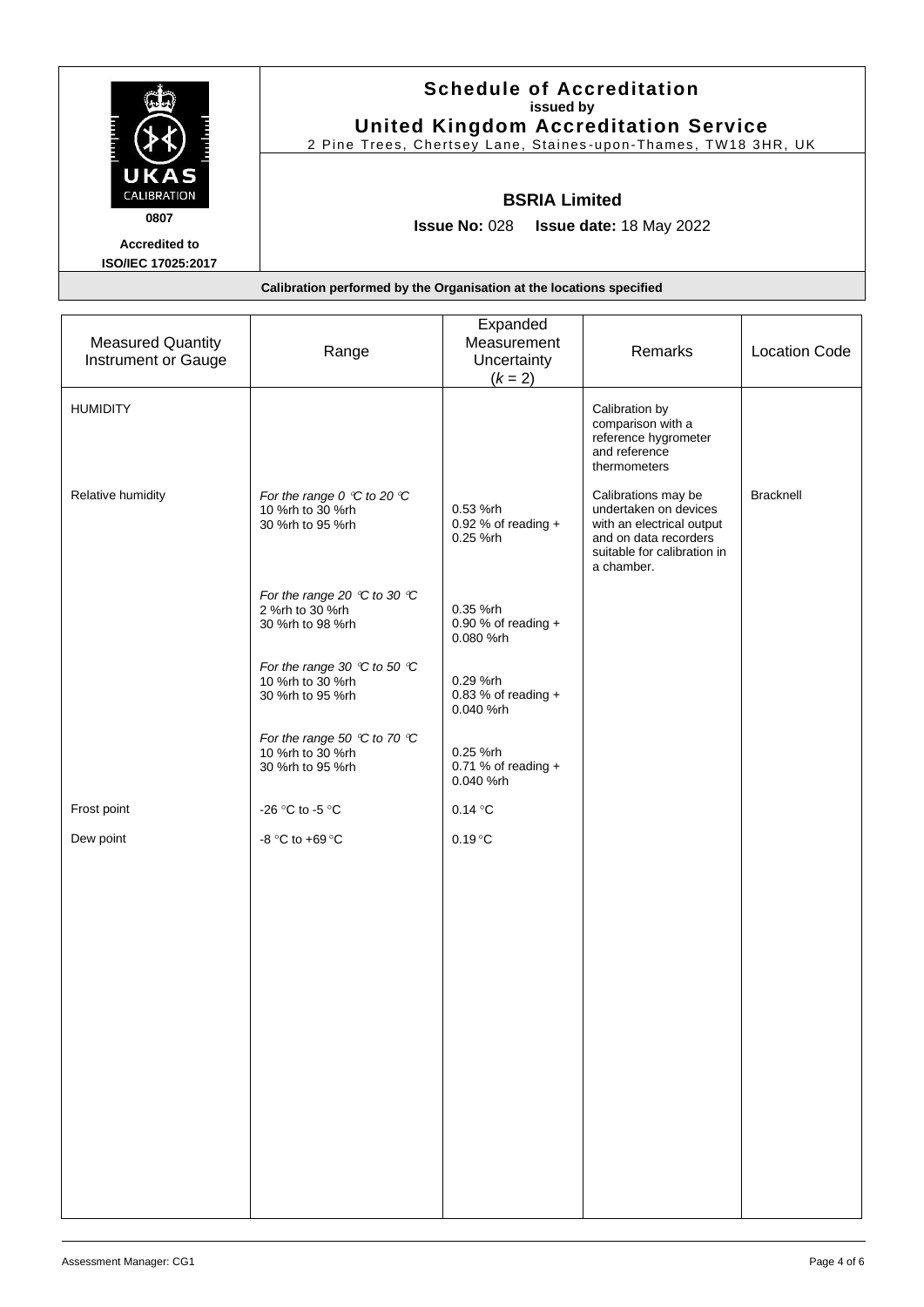|                           | <b>Schedule of Accreditation</b><br>issued by                        |
|---------------------------|----------------------------------------------------------------------|
|                           | <b>United Kingdom Accreditation Service</b>                          |
|                           | 2 Pine Trees, Chertsey Lane, Staines-upon-Thames, TW18 3HR, UK       |
| UKAS                      |                                                                      |
| <b>CALIBRATION</b>        | <b>BSRIA Limited</b>                                                 |
| 0807                      | <b>Issue date: 18 May 2022</b><br><b>Issue No: 028</b>               |
| <b>Accredited to</b>      |                                                                      |
| <b>ISO/IEC 17025:2017</b> |                                                                      |
|                           | Calibration performed by the Organisation at the locations specified |

<span id="page-4-0"></span>

| <b>Measured Quantity</b><br><b>Instrument or Gauge</b>                                                      | Range                                                                             | Expanded<br>Measurement<br>Uncertainty<br>$(k = 2)$                                                                              | Remarks                                                                                     | <b>Location Code</b> |
|-------------------------------------------------------------------------------------------------------------|-----------------------------------------------------------------------------------|----------------------------------------------------------------------------------------------------------------------------------|---------------------------------------------------------------------------------------------|----------------------|
| <b>ELECTRICAL</b>                                                                                           |                                                                                   |                                                                                                                                  | Electrical calibrations are<br>performed as a<br>comparison against a<br>reference standard |                      |
| DC Resistance<br>Generation and measurement<br>capability for the calibration of<br>resistance instruments  | $0 \Omega$ to 200 $\Omega$                                                        | $15 \mu\Omega/\Omega + 400 \mu\Omega$                                                                                            |                                                                                             | <b>Bracknell</b>     |
|                                                                                                             | 200 Ω to 2 kΩ<br>2 k $\Omega$ to 20 k $\Omega$<br>20 k $\Omega$ to 200 k $\Omega$ | $15 \mu\Omega/\Omega$ + 2.4 m $\Omega$<br>$15 \mu\Omega/\Omega$ + 24 m $\Omega$<br>$15 \mu\Omega/\Omega$ + 250 m $\Omega$        |                                                                                             |                      |
| DC Voltage                                                                                                  | 0 V to 200 mV<br>200 mV to 2 V<br>2 V to 20 V<br>20 V to 200V<br>200 V to 1000 V  | $30 \mu V/V + 0.17 \mu V$<br>$30 \mu V/V + 1.7 \mu V$<br>$30 \mu V/V + 17 \mu V$<br>30 µV/V + 170 µV<br>$30 \mu V/V + 1.7 \mu V$ |                                                                                             | <b>Bracknell</b>     |
| <b>DC Current</b><br>Generation and measurement<br>capability for the calibration of<br>current instruments | 0 A to 200 µA                                                                     | $60 \mu A/A + 1.7 \n A$                                                                                                          |                                                                                             | <b>Bracknell</b>     |
|                                                                                                             | $200 \mu A$ to 2 mA<br>2 mA to 20 mA<br>20 mA to 200 mA<br>200 mA to 2 A          | $50 \mu A/A + 17 \n A$<br>$50 \mu A/A + 170 \text{ nA}$<br>$50 \mu A/A + 1.7 \mu A$<br>60 μA/A + 17 μA                           |                                                                                             |                      |
| Frequency measurement                                                                                       | 40 Hz to 1.9 kHz<br>1.9 kHz to 19 kHz<br>19 kHz to 190 kHz<br>190 kHz to 400 kHz  | $17 \mu$ Hz/Hz + 7 mHz<br>$17 \mu$ Hz/Hz + 10 mHz<br>17 µHz/Hz + 100 mHz<br>$17 \mu$ Hz/Hz + 1 Hz                                | Calibration by<br>comparison                                                                | <b>Bracknell</b>     |
| <b>Tachometer Calibration</b>                                                                               |                                                                                   |                                                                                                                                  | Calibration by<br>comparison                                                                | <b>Bracknell</b>     |
| Mechanical contact                                                                                          | 6 RPM to 6,000 RPM                                                                | 0.042%                                                                                                                           |                                                                                             |                      |
| Optical                                                                                                     | 6 RPM to 600,000 RPM                                                              | 0.010%                                                                                                                           |                                                                                             |                      |
| Stroboscope calibration                                                                                     | 6 RPM to 600,000 RPM                                                              | 0.010 %                                                                                                                          |                                                                                             |                      |
|                                                                                                             |                                                                                   | <b>END</b>                                                                                                                       |                                                                                             |                      |